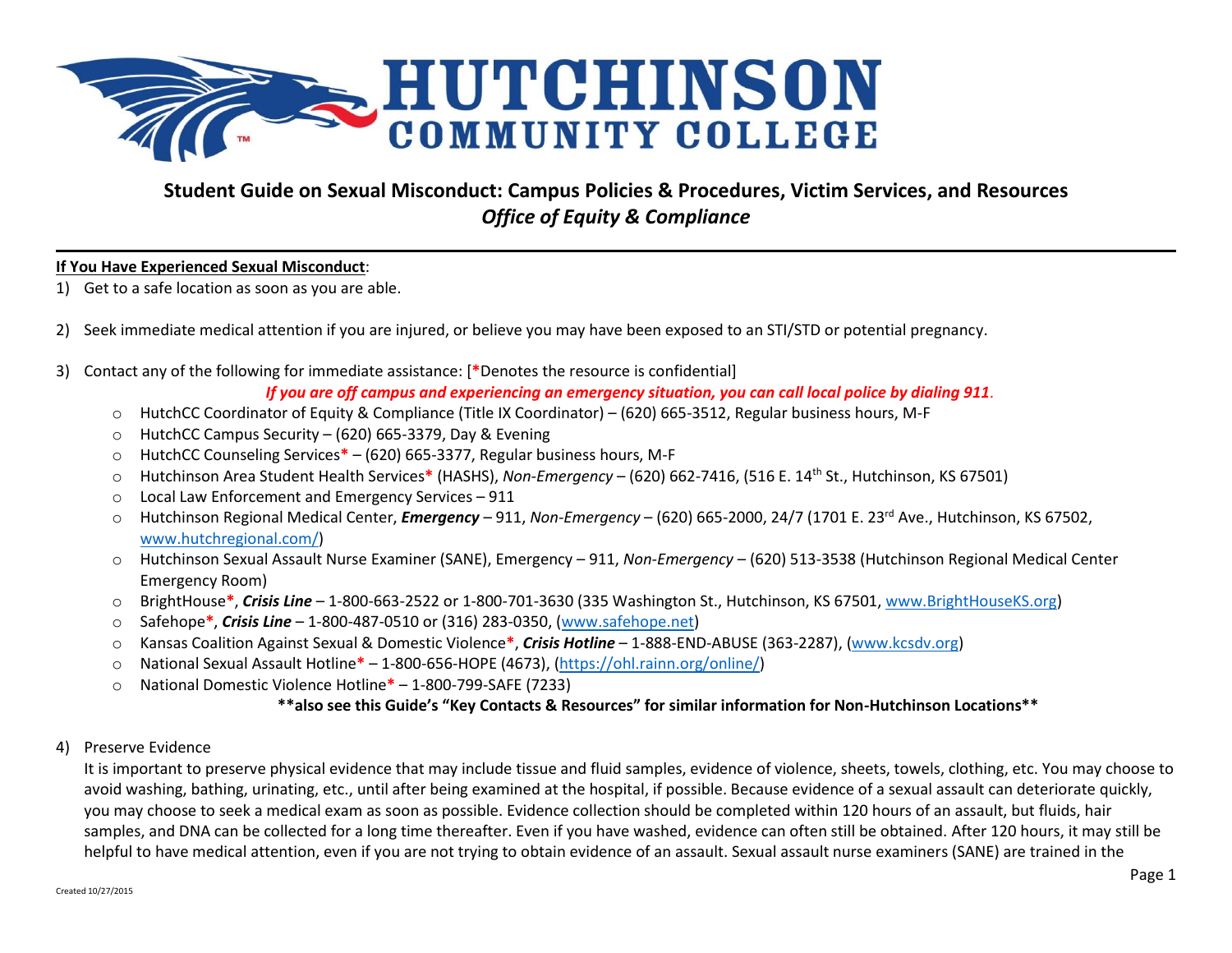collection of forensic evidence and can check for injuries and exposure to sexually transmitted diseases. If you are still wearing any clothes worn during the assault, wear them to the hospital, but bring a change of clothes, as the hospital will keep the clothes you are wearing as evidence. If you have changed clothes, bring the ones you were wearing during the assault to the hospital in a clean paper (non-plastic) bag or wrapped in a clean sheet. Leave sheets/towels at the scene of the assault. Police will collect them. The preservation of evidence also may be helpful in obtaining a protection order. Typically, police will be called to the hospital to take custody of the rape kit, but it is up to you whether you wish to speak with them or file a criminal complaint. Locally in Hutchinson, BrigthHouse (1-800-701-3630) is available to provide assistance or answer questions you may have regarding medical and legal options.

# 5) Choose how to proceed

You have options, and are encouraged to contact the College's Office of Equity & Compliance to discuss your options: 1) Do nothing until you are ready; 2) Pursue resolution by HutchCC; and/or 3) Initiate criminal proceedings; and/or 4) Initiate a civil process against the perpetrator. You may choose whatever combination of options is best for you. If you wish to have an incident investigated and resolved by the College, students and employees should contact the Coordinator of Equity & Compliance. HutchCC procedures will be explained. Those who wish incidents to be handled criminally should contact Campus Security or local police. A campus official may be available to accompany students in making such reports, if desired. Contact the Coordinator of Equity & Compliance for more information.

# **About Confidentiality**:

*To make informed choices, all parties should be aware of confidentiality and privacy issues, as well as Hutchinson Community College's mandatory reporting requirements.*

# *Confidential Reporting*

If reporting students wish that details of an incident be kept confidential, they should speak with campus mental health counselors. Campus counselors are available to assist during regular business hours and their service is free of charge to HutchCC students. Off-campus rape crisis center staff and/or members of the local student health center can maintain confidentiality and have no duty to report your information to the College.

# *Mandated Reporting*

All HutchCC employees who are not identified above as confidential, are designated as responsible employees (or mandated reporters) for all the details they are aware of about an incident. They are required to share this information with the College's Coordinator of Equity & Compliance (aka Title IX Coordinator). Giving a responsible employee notice of an incident constitutes official notice to the institution. Incidents of sexual misconduct will be taken seriously when official notice is given. Such incidents of sexual misconduct will be investigated and resolved in a prompt and equitable manner under the College's *Equal Opportunity, Harassment, and Nondiscrimination Policy and Procedures* [\(www.hutchcc.edu/equity\)](http://www.hutchcc.edu/equity), which is discussed in a later section of this guide.

You may request confidentiality and/or that the Coordinator of Equity & Compliance provide you with remedies and resources without initiating a formal resolution process. The coordinator will weigh requests for confidentiality against the College's need to address and remedy discrimination under Title IX. Generally, the College will be able to respect your wishes, unless it believes there is a threat to the community based on the use of weapons, violence, pattern, predation, or threatening conduct by the person being accused.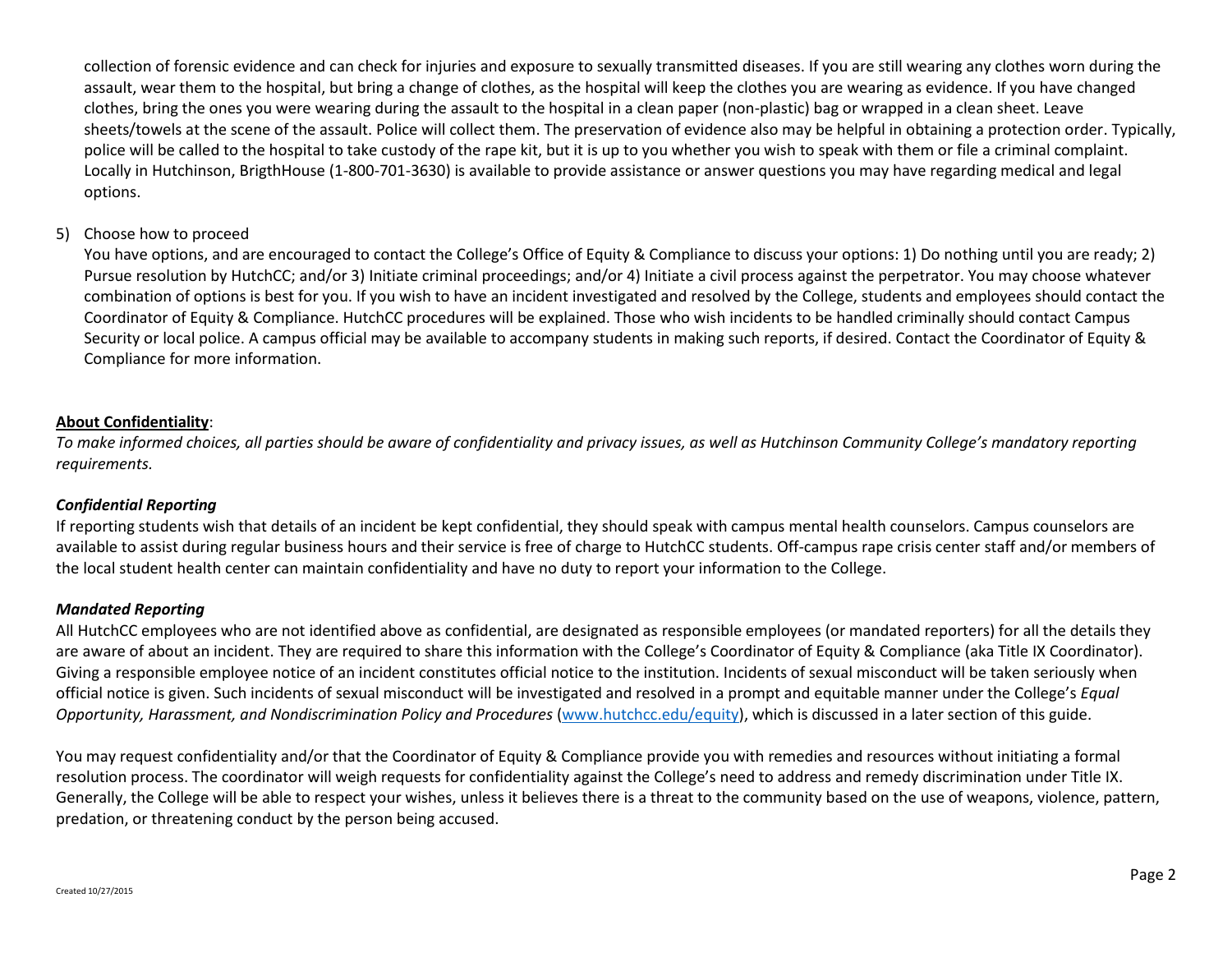In cases where your request for confidentiality is granted, the College will offer you available resources, supports, and remedies. You are not obligated to pursue formal resolution in order to access the resources that are available. If HutchCC decides that it is obligated to pursue a formal resolution based on the notice you have given, you are not obligated to participate in the resolution process. However, the ability of the College to enforce its policies or provide some remedies may be limited as a result of your decision not to participate.

### *Incidents Involving Minors*

Please be aware that institutional duties with respect to minors (those under the age of 18), may require reporting sexual misconduct incidents to state agencies and/or local law enforcement. As a result, confidentiality cannot be guaranteed in sexual misconduct incidents involving minors.

# **Hutchinson Community College Policy**:

Sexual misconduct, including sexual harassment, sexual violence, sexual exploitation, intimate partner violence, and stalking are violations of the College's *Equal Opportunity, Harassment, and Nondiscrimination Policy and Procedures*. A number of federal laws and regulations, including Title IX, the Violence Against Women Act, and the Clery Act mandate how institutions respond to such allegations. Many types of sexual misconduct also constitute violations of Kansas law.

Members of the campus community, guests, and visitors have a right to be free from sexual misconduct. All members of the community must conduct themselves in a way that does not infringe upon the rights of others. The College's policy is intended to define expectations for appropriate conduct and outline resolution processes to address conduct that does not meet these expectations. When individuals accused of sexual misconduct are found to be in violation of the policy, the College will impose sanctions, as noted in this guide.

All members of the campus community, guests, and visitors are protected by this policy regardless of their sexual orientation or gender identity. The College has jurisdiction over all acts of sexual misconduct involving members of the campus community, no matter where they occur, whether on- or off-campus, when such incidents have an impact on the educational and/or work environment. For more information about this policy, please visi[t www.hutchcc.edu/equity.](http://www.hutchcc.edu/equity)

Additional information about campus crime, state laws, and disclosures related to sexual misconduct can be found online in the College's *Annual Security Report*. Access it a[t http://www.hutchcc.edu/administration/campus-safety-and-compliance/.](http://www.hutchcc.edu/administration/campus-safety-and-compliance/)

# **Sexual Misconduct Violations**:

*The following are definitions of sexual misconduct prohibited by Hutchinson Community College Policy.*

# *Sexual Harassment*

Sexual harassment is:

- unwelcome
- sexual, sex-based, and/or gender-based verbal, written, online, and/or physical conduct.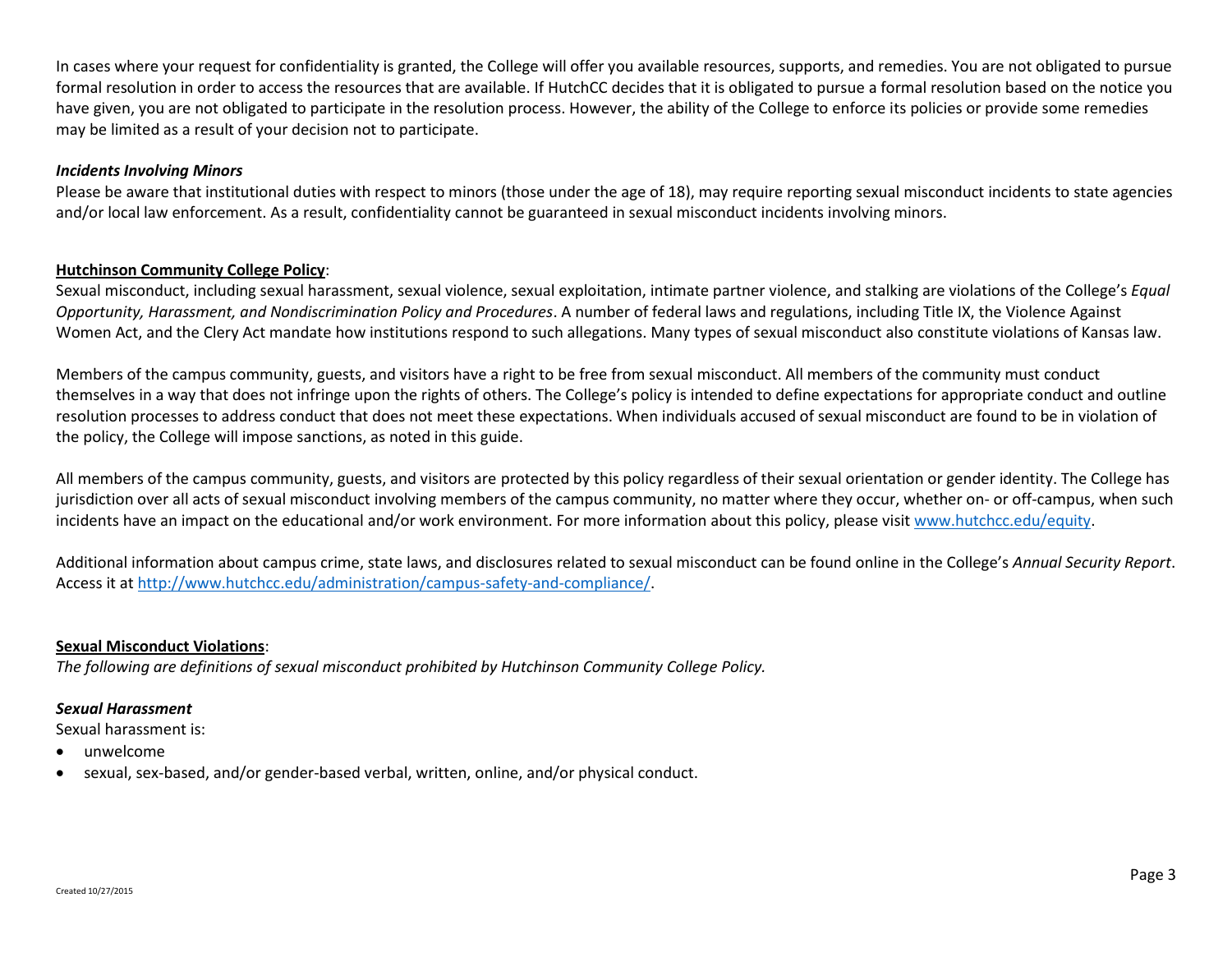#### *Hostile Environment*

A hostile environment is created when sexual harassment is:

- sufficiently severe, or
- persistent or pervasive, and
- objectively offensive that it:
	- o unreasonably interferes with, denies, or limits someone's ability to participate in or benefit from the institution's educational and/or employment, social, and/or residential program.

*Sanctions range from warning through expulsion/termination*.

### *Non-Consensual Sexual Intercourse*

Non-consensual sexual intercourse is:

- any sexual penetration or intercourse
- however slight,
- with any object,
- by a person upon another person,
- that is without consent and/or by force.

*Sanctions typically result in suspension or expulsion/termination*.

# *Non-Consensual Sexual Contact*

Non-consensual sexual contact is:

- any intentional sexual touching,
- however slight,
- with any object,
- by a person upon another person,
- that is without consent and/or by force.

*Sanctions range from warning through expulsion/termination*.

# *Sexual Exploitation*

- Occurs when one person takes non-consensual or abusive sexual advantage of another for his/her own advantage or benefit, or to benefit or advantage anyone other than the one being exploited, and
- that the behavior does not otherwise constitute one of the other sexual misconduct offenses.

*Sanctions range from warning through expulsion/termination*.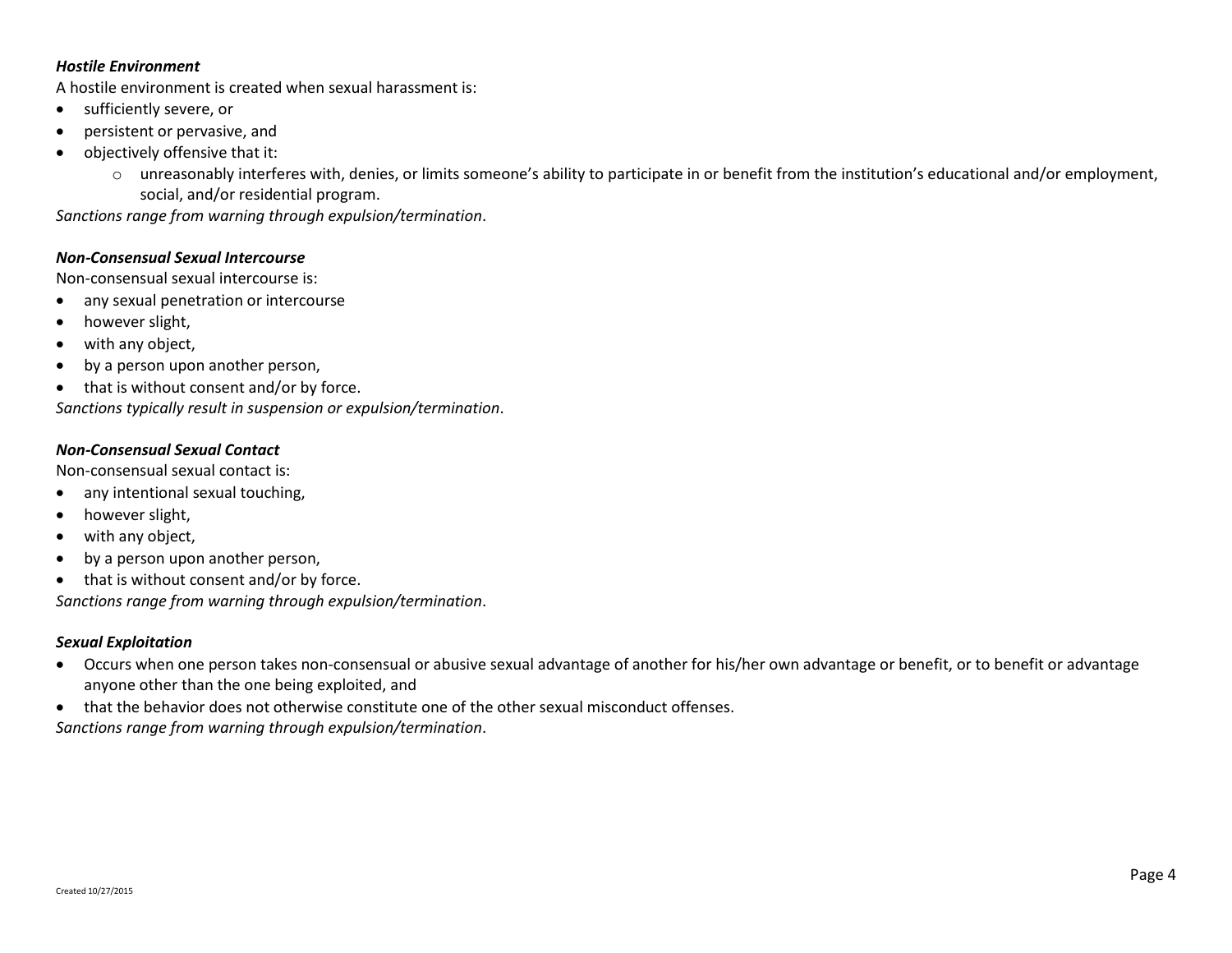### *Intimate Partner Violence*

Intimate partner violence is:

- violence or emotional and/or psychological abuse between those in an intimate relationship toward each other;
- which includes those in a romantic relationship, dating, domestic, and/or relationship violence. *Sanctions range from warning through expulsion/termination*.

# *Stalking*

Stalking is:

- a course of conduct directed at a specific person,
- on the basis of actual or perceived membership in a protected class,
- that is unwelcome, and,
- would cause a reasonable person to feel fear.

*Sanctions range from warning through expulsion/termination*.

Stalking also occurs if:

• repetitive and menacing

 pursuing, following, harassing, and/or interfering with the peace and/or safety of another. *Sanctions typically result in suspension or expulsion/termination*.

# *Retaliation*

Retaliation is:

- any adverse action taken against a person participating in a protected activity,
- because of that person's participation in that protected activity.

o subject to limitations imposed by the First Amendment and/or academic freedom *Sanctions range from warning through expulsion/termination.*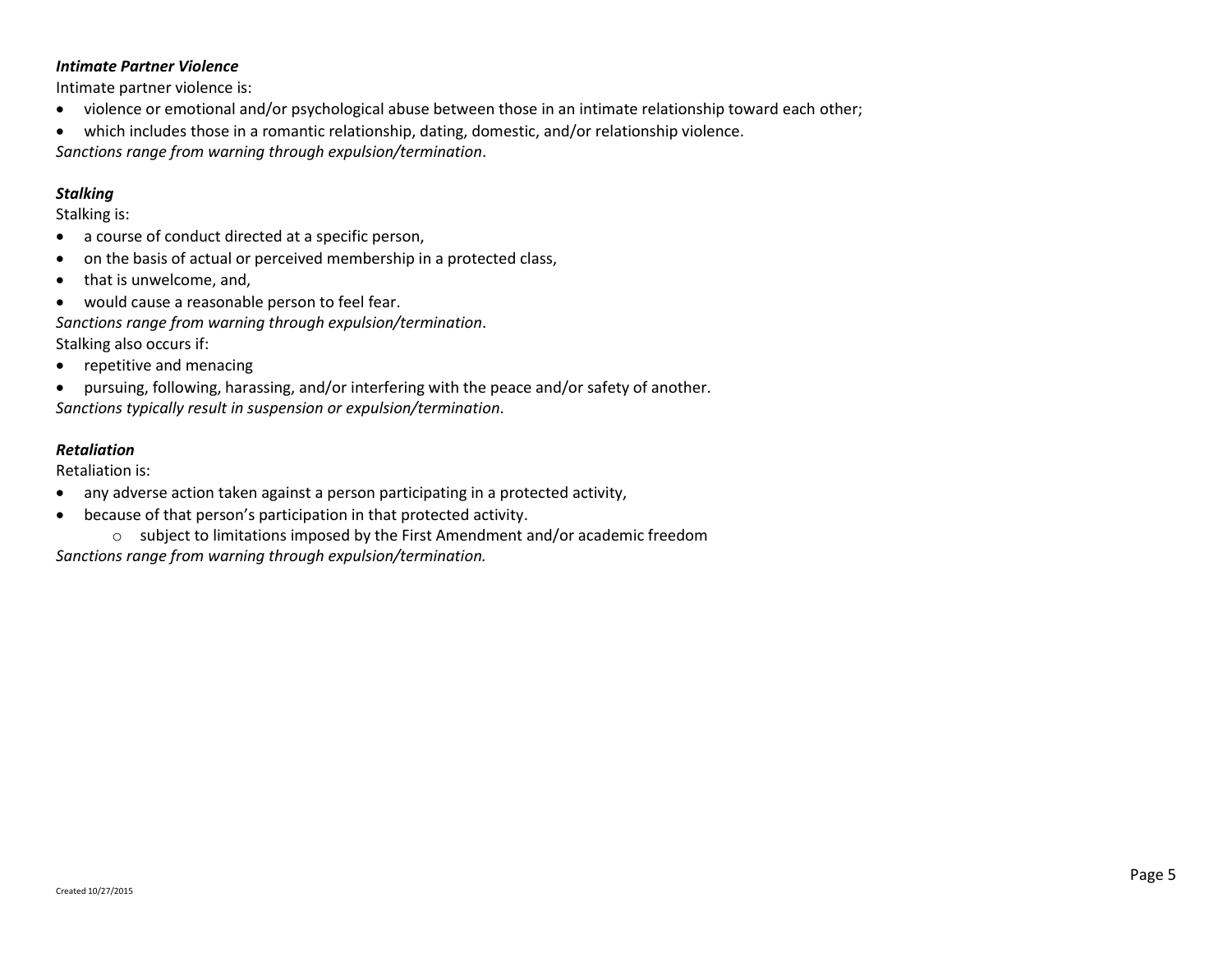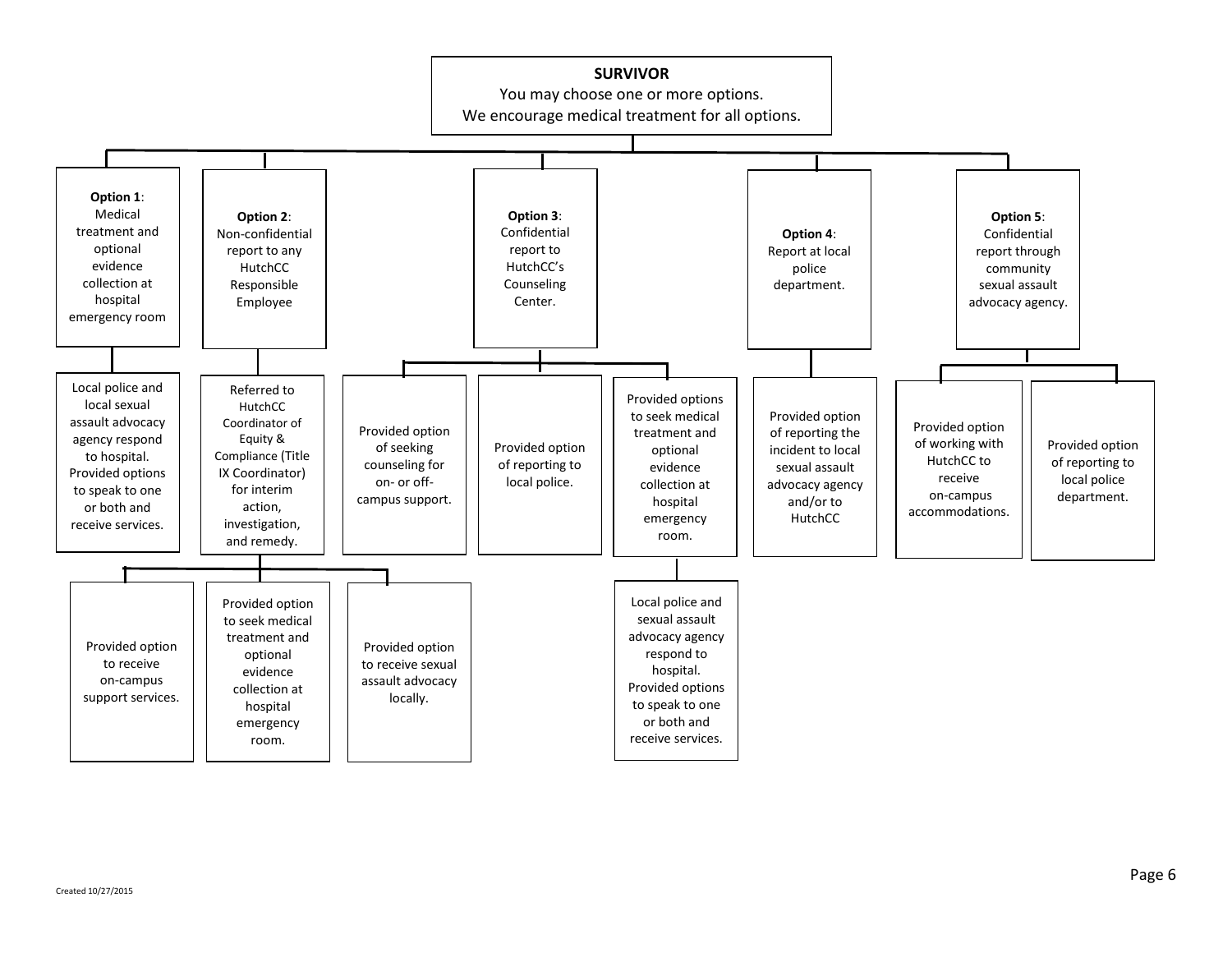### **Consent**:

Consent is knowing, voluntary, and clear permission, through word or action, to engage in mutually agreed upon sexual activity or contact.

Since different people may experience the same interactions differently, each party is responsible for making sure that their partner(s) has provided ongoing, clear consent to engage in any sexual activity or contact.

A person may withdraw consent at any time during sexual activity or contact through words or actions. If that happens, the other party must immediately cease the activity or contact. Pressuring another person into sexual activity can constitute coercion, which is also considered to be sexual misconduct and a violation of College policy.

Silence or the absence of resistance alone does not constitute consent. A victim is not required to resist or say "no" for an offense to be proven.

Consent to some forms of sexual activity (e.g., kissing, fondling, etc.) should not be construed as consent for other kinds of sexual activities (e.g., intercourse).

Being or having been in a dating relationship with the other party does not mean that consent for sexual activity exists.

Previous consent to sexual activity does not imply consent to sexual activity in the future.

To legally give consent in Kansas, individuals must be at least 16 years old.

#### *Force*

Force is defined as direct or indirect use of physical violence and/or imposing physically on someone to gain sexual access. Force, unless part of a mutuallypermissible kink, is a clear demonstration of a lack of consent.

#### *Incapacitation*

Incapacitation is defined as a state in which individuals are unable to make rational, reasonable decisions because they lack the capacity to understand "who, what, when, where, why, or how" of a situation or interaction. Individuals cannot give sexual consent if they can't understand what is happening, or if they are disoriented, helpless, asleep, or unconscious for any reason. That applies even if it is because they voluntarily consumed alcohol or drugs. Unless consent is "knowing," it is not valid. Those engaging in sexual activity who know or should have known that the other party is incapacitated are engaging in sexual misconduct. The possession, use, distribution, and/or administration of any incapacitating substances is prohibited.

The fact that a responding party was intoxicated, and thus did not realize the reporting party was incapacitated, does not excuse sexual misconduct.

#### **Your Rights**:

*Hutchinson Community College strives to provide members of the campus community with fair and equitable resolution processes that include both formal and informal options*.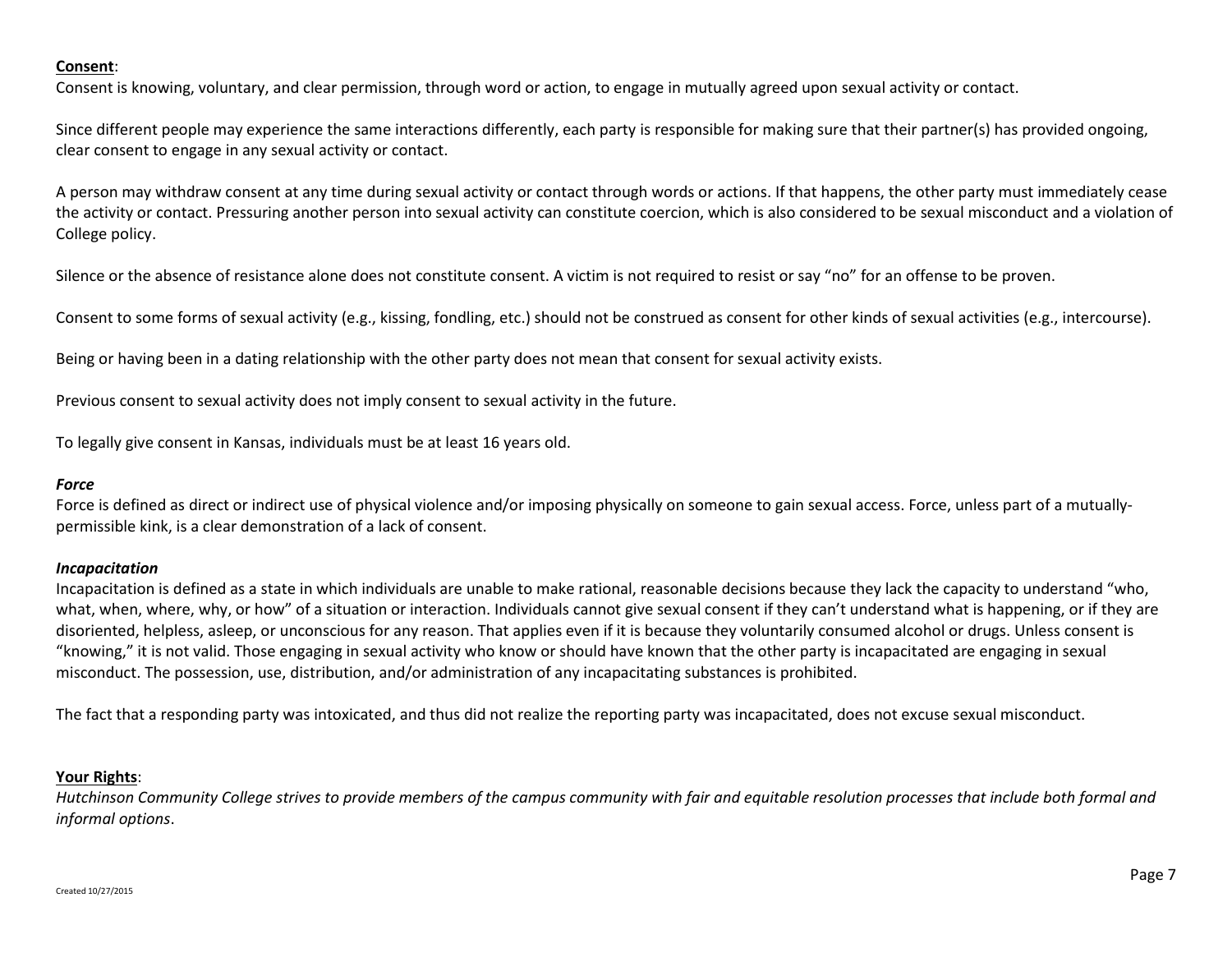# *Reporting*

- Reporting parties have the right to notify law enforcement of incidents and to receive assistance from campus personnel in doing so.
- Reporting parties may decline to report to law enforcement if they so wish.
- Reporting parties have the right to have their allegations investigated and resolved internally by the College.

# *Fairness*

- All members of the campus community have the right to have reported incidents addressed according to the College's published policy and procedures.
- All parties have equal opportunities to have a support person of their choosing or offered by the institution present throughout all resolution proceedings (including intake, interviews, hearings, etc.). This person can be an advisor, advocate, attorney, family member, friend, faculty member, etc.
- All parties have the right to written notice of the outcome of sexual misconduct resolution proceedings.
- Reporting parties and witnesses will receive amnesty for minor infractions (e.g., alcohol and drug violations) that are secondary to incidents of sexual misconduct.
- Reporting parties, their supporters, and witnesses have a right to be free from retaliation.

# *Support*

- Students have a right to be notified of their ability to access campus counseling and health services.
- Students and employees have a right to be notified of on- and off-campus supportive resources.
- All parties involved in sexual misconduct allegations will receive the information and assistance needed to effectively participate in all proceedings.
- Reporting parties have the right to seek orders of protection, no-contact orders, restraining orders, or similar lawful orders issued by criminal, civil, or tribal courts, and may seek the help of Campus Security in requesting and/or enforcing such orders.

# **Remedies**:

Hutchinson Community College may take whatever steps are deemed necessary to appropriately respond to allegations of sexual misconduct, protect students' rights, and keep members of the campus community safe from further harm. Measures include, but are not limited to:

- Issuing interim suspensions pending a hearing.
- Reporting incidents to local police and/or prosecutors.
- Referring to counseling and health services.
- Providing education to the campus community.
- Altering the on-campus housing situation of the reporting or responding party.
- Altering work arrangements for employees.
- Providing campus escorts.
- Providing transportation assistance.
- Implementing contact limitations between the parties.
- Offering adjustments to academic deadlines, course schedules, etc.

These measures are available regardless of whether a reporting party seeks formal resolution or makes a crime report.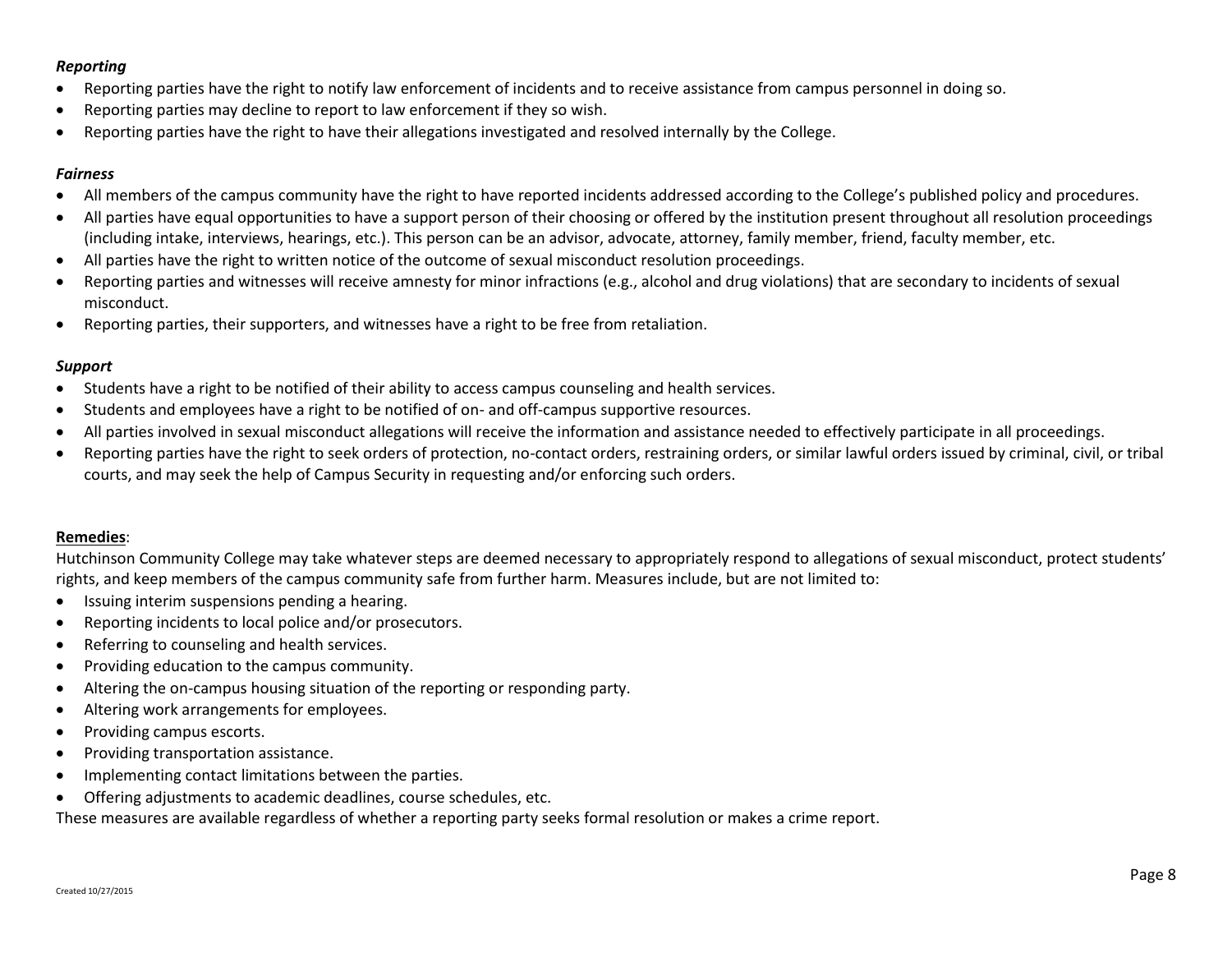# **Hutchinson Community College Procedures**:

The College's procedures are detailed fully at [www.hutchcc.edu/equity.](http://www.hutchcc.edu/equity)

#### *Intake*

A College official will assist the reporting party with making choices and accessing resources. Assuming the reporting party chooses to move forward with a campus resolution, the next step is a preliminary inquiry.

All resolutions will be conducted by campus officials who receive annual training on issues related to domestic violence, dating violence, sexual assault, and stalking, and on how to conduct an investigation and hearing process that protects the safety of victims and promotes accountability.

The resolution process is confidential. The institution will protect the confidentiality of victims, consistent with federal law. Title IX-related resolutions are not subject to publicly available record-keeping provisions. Any release of information about a resolution will be accomplished without the inclusion of identifying information about the victim, to the extent permissible by law.

### *Preliminary Inquiry*

An initial determination is made about the allegations and whether to move forward to a formal investigation. This decision is made by the College's Coordinator of Equity & Compliance (Title IX Coordinator), taking into account the nature of the allegations and the reporting party's wishes. If the decision is made to move forward, the coordinator refers the allegations to investigators.

#### *Investigations*

An investigative model is used to resolve allegations. Trained investigators will provide an investigation that is prompt, thorough, reliable, equitable, fair, and impartial. They will interview reporting and responding parties and witnesses, and prepare reports with their findings and sanctioning recommendations. Information about all the steps in the investigative process is available at [www.hutchcc.edu/equity.](http://www.hutchcc.edu/equity)

#### *Hearings*

The hearing panel will have the opportunity to question the investigators during hearings. The panel may accept or reject investigators' recommendations. If the panel rejects the recommendations or decides to issue alternate sanctions, it must do so within the framework of the policy, citing clear evidence to support its decisions. The panel may additionally return the report to investigators for modification.

The parties may make opening and closing statements to address the issues raised in the investigators' report. If a party is found responsible of a policy violation, the panel may review a written impact statement, which can include desired sanctioning outcomes.

#### *Standard of Evidence*

The College, in accordance with Title IX and guidance from the Department of Education's Office of Civil Rights, uses a preponderance of evidence standard. Decision-makers consider whether, given the available credible evidence, it is "*more likely than not*" that a violation occurred. This standard is sometimes explained as "50% plus a feather."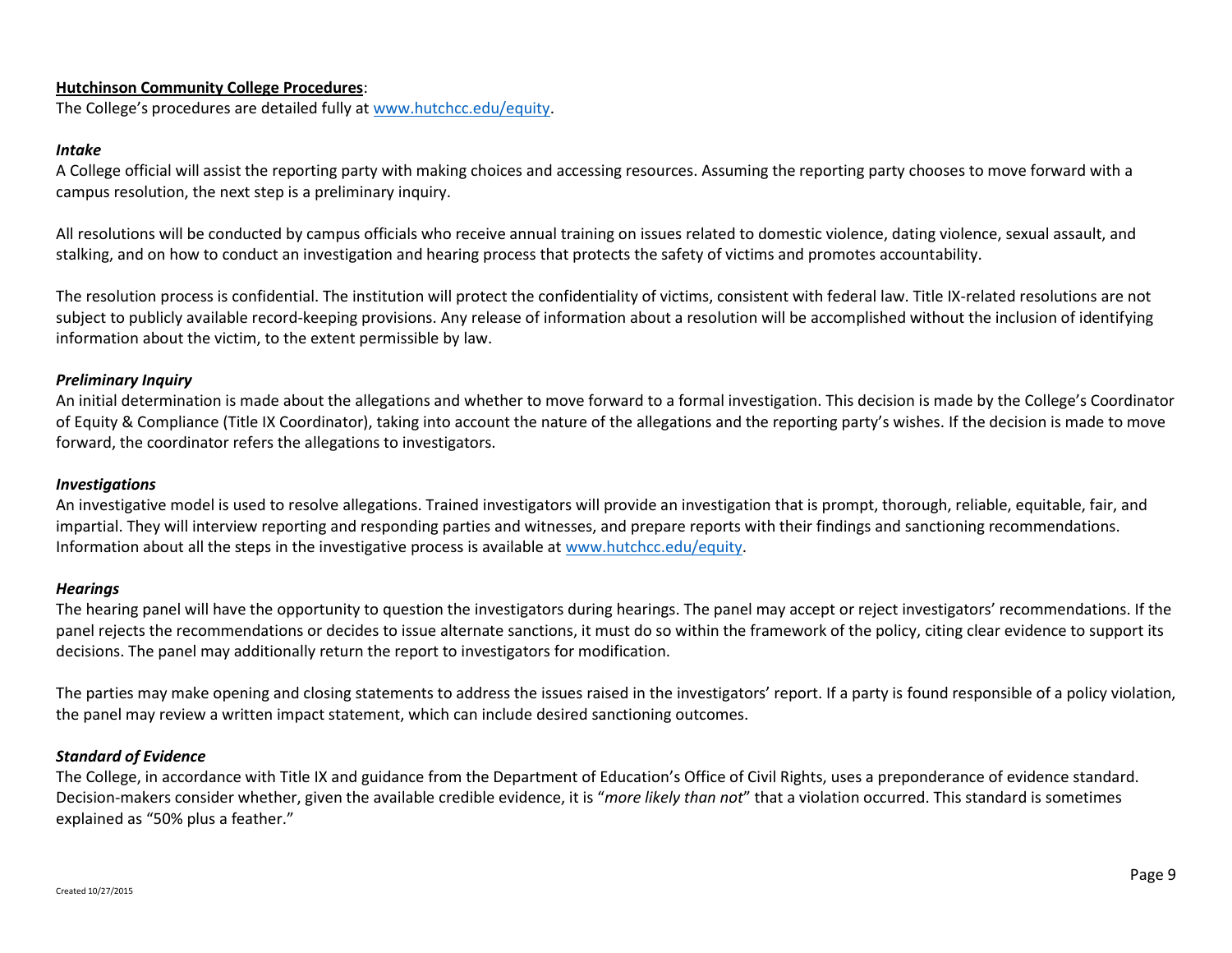# *Past History*

The past sexual history or character of an individual is not considered unless it is determined to be highly relevant. All such information sought to be entered for consideration by a party or the College will be presumed irrelevant until evidence of its relevance is offered. The existence of a pattern of behavior by a responding party may be relevant to the finding and sanction imposed. Both parties will be notified in advance if such information has been deemed relevant and will be considered during the process.

### *Final Determination*

The parties will be informed in writing of the outcome of the resolution, without significant delay between the notifications of each party. This notice will include the procedures for appealing the decision, any change to the results that occurs prior to the time that such results become final, and when results are considered to be final.

### *Appeals*

All parties involved in sexual misconduct proceedings—whether student, faculty, or staff—may file a written request for an appeal of decisions within three (3) days of the delivery of the written findings. The basis for appeal requests are limited to the three (3) grounds permitted by College policy. All parties are included in any appeal reconsideration and have equal rights of participation. There is only one level of appeal. That decision is final. See [www.hutchcc.edu/equity](http://www.hutchcc.edu/equity) for further details.

### **Risk Reduction**:

Risk Reduction for Intimate Partner Violence, Stalking, Sexual Harassment, and Sexual Violence

While victim-blaming is never appropriate and Hutchinson Community College fully recognizes that only those who commit sexual misconduct are responsible for their actions, the College provides the following suggestions to help individuals reduce their risk of being victimized and their risk of committing acts of sexual misconduct.

# *Reducing the Risk of Victimization*

- $\checkmark$  Make any limits/boundaries you may have known as early as possible.
- $\checkmark$  Clearly and firmly articulate consent or lack of consent.
- $\checkmark$  Remove yourself, if possible, from an aggressor's physical presence.
- $\checkmark$  Reach out for help, either from someone who is physically nearby or by calling someone. People around you may be waiting for a signal that you need help.
- $\checkmark$  Take affirmative responsibility for your alcohol and/or drug consumption. Alcohol and drugs can increase your vulnerability to sexual victimization.
- $\checkmark$  Look out for your friends, and ask them to look out for you. Respect them, and ask them to respect you, but be willing to challenge each other about highrisk choices.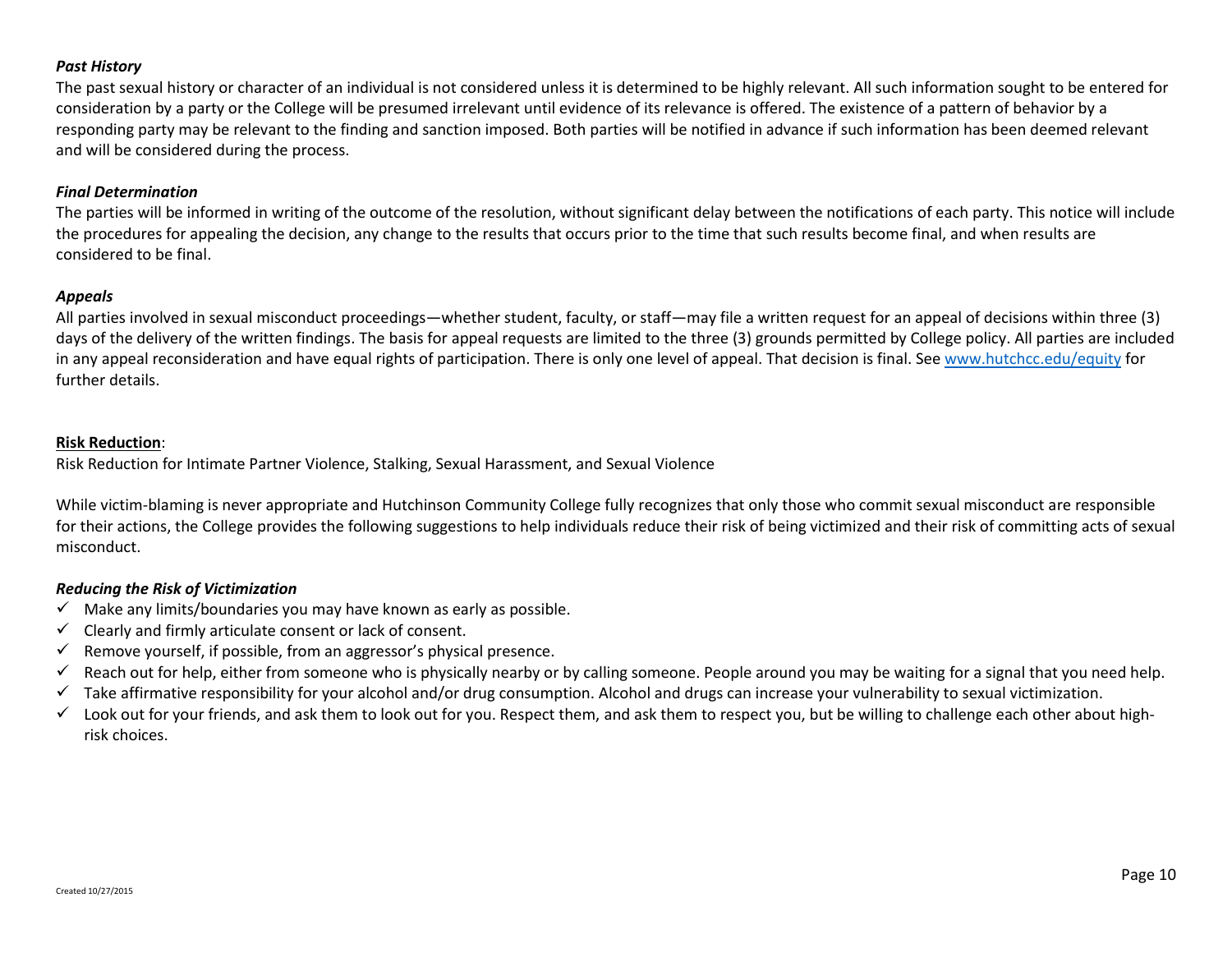# *Reducing the Risk of Being Accused of Sexual Misconduct*

- $\checkmark$  Show your potential partner respect if you are in a position of initiating sexual behavior.
- $\checkmark$  If a potential partner says "no," accept it and don't push. If you want a "yes," ask for it, and don't proceed without clear permission.
- $\checkmark$  Clearly communicate your intentions to your potential sexual partners, and give them a chance to share their intentions and/or boundaries with you.
- $\checkmark$  Respect personal boundaries. If you are unsure what's OK in any interaction, ask.
- $\checkmark$  Avoid ambiguity. Don't make assumptions about consent, about whether someone is attracted to you, how far you can go with that person, or if the individual is physically and mentally able to consent. If you have questions or are unclear, you don't have consent.
- $\checkmark$  Don't take advantage of the fact that someone may be under the influence of drugs or alcohol, even if that person chose to become that way. Others' loss of control does not put you in control.
- $\checkmark$  Be on the lookout for mixed messages. That should be clear indication to stop and talk about what your potential partner wants or doesn't want to happen. That person may be undecided about how far to go with you, or you may have misread a previous signal.
- $\checkmark$  Respect the timeline for sexual behaviors with which others are comfortable, and understand that they are entitled to change their minds.
- $\checkmark$  Recognize that even if you don't think you are intimidating in any way, your potential partner may be intimidated by or fearful of you, perhaps because of your sex, physical size, or a position of power or authority you may hold.
- Do not assume that someone's silence or passivity is an indication of consent. Pay attention to verbal and non-verbal signals to avoid misreading intentions.
- $\checkmark$  Understand that consent to one type of sexual behavior does not automatically grant consent to other types of sexual behaviors. If you are unsure, stop and ask.
- $\checkmark$  Understand that exerting power and control over another through sex is unacceptable conduct.

# **Programs**:

# *VAWA/CLERY Training & Bystander Intervention*

The College provides all students and employees with education and training on awareness and risk reduction of sexual violence, dating violence, domestic violence, stalking, consent, and bystander intervention in compliance with the Violence Against Women Act and the Clery Act. Additionally, special emphasis is devoted to educating all new students, new employees, student-athletes, and residential students in an effort to ensure that each member of the campus community is invested in creating a safe campus environment for themselves and others.

# *TIPS Reporting System*:

TIPS is a *non-emergency*, electronic reporting mechanism and complaint management system that allows for truly anonymous reporting (if desired) of a widevariety of incidents. The purpose of TIPS is not to replace direct contact with campus officials, but instead to provide an additional avenue for reporting campus incidents. While anonymous reporting is an option through TIPS, please be aware that should an individual elect to remain anonymous, the College cannot provide a follow-up. Anonymous reporting may limit the College's ability and options for addressing reported incidents. Therefore, some form of contact information is beneficial.

The TIPS portal is accessible by clicking the "TIPS" icon located in the black footer of any official College webpage or from a related icon located at the Office of Equity & Compliance's webpage ([http://www.hutchcc.edu/administration/campus-safety-and-compliance/equity-and-compliance\)](http://www.hutchcc.edu/administration/campus-safety-and-compliance/equity-and-compliance).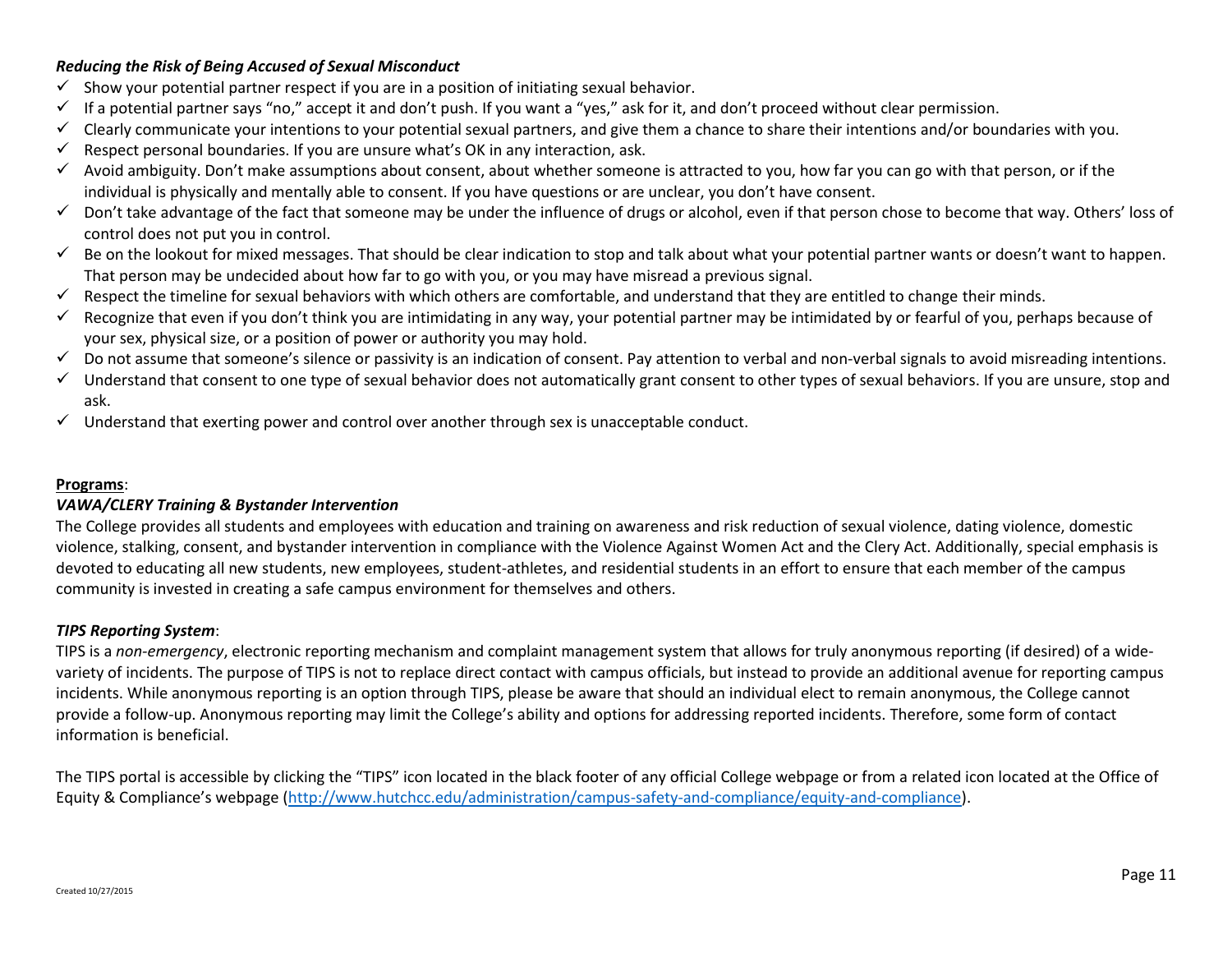### *Campus Safety & Compliance Website*

Information about College policy, programs, counseling services, helpful FAQs, and links to important documents and resources can be found at [http://www.hutchcc.edu/administration/campus-safety-and-compliance/.](http://www.hutchcc.edu/administration/campus-safety-and-compliance/)

#### *Ongoing Campaigns*

Ongoing awareness and prevention campaigns are provided throughout the school year to students, faculty, and staff.

**Key Contacts & Resources**: [**\***Denotes the resource is confidential]

*Campus*

**HutchCC Coordinator of Equity & Compliance** (Title IX Coordinator) – (620) 665-3512, Regular business hours, M-F

**HutchCC Campus Security** – (620) 665-3379, Day & Evening

**HutchCC Counseling Services\*** – (620) 665-3377, Regular business hours, M-F

*Off Campus (Any Location)*

**The Kansas Crisis Hotline\*** – 1-888-END-ABUSE (363-2287), [\(www.kcsdv.org\)](http://www.kcsdv.org/)

**National Sexual Assault Hotline\*** – 1-800-656-HOPE (4673), [\(https://ohl.rainn.org/online/\)](https://ohl.rainn.org/online/)

*Off Campus (Hutchinson & McPherson)* **Kansas Coalition Against Sexual & Domestic Violence\*,** *Crisis Line* – 1-888-END-ABUSE (363-2287), [\(www.kcsdv.org\)](http://www.kcsdv.org/)

**BrightHouse\***, *Crisis Line* – 1-800-701-3630, (335 Washington St., Hutchinson, KS 67501, [www.BrightHouseKS.org\)](http://www.brighthouseks.org/)

• Serving Harper, Kingman, Reno, and Rice Counties

**Hutchinson Area Student Health Services (HASHS)\***, *Non-Emergency* – (620) 662-7416, (516 E. 14th St., Hutchinson, KS 67501)

Hutchinson Regional Medical Center, *Emergency* – 911, *Non-Emergency* – (620) 665-2000, 24/7 (1701 E. 23<sup>rd</sup> Ave., Hutchinson, KS 67502, [www.hutchregional.com/\)](http://www.hutchregional.com/)